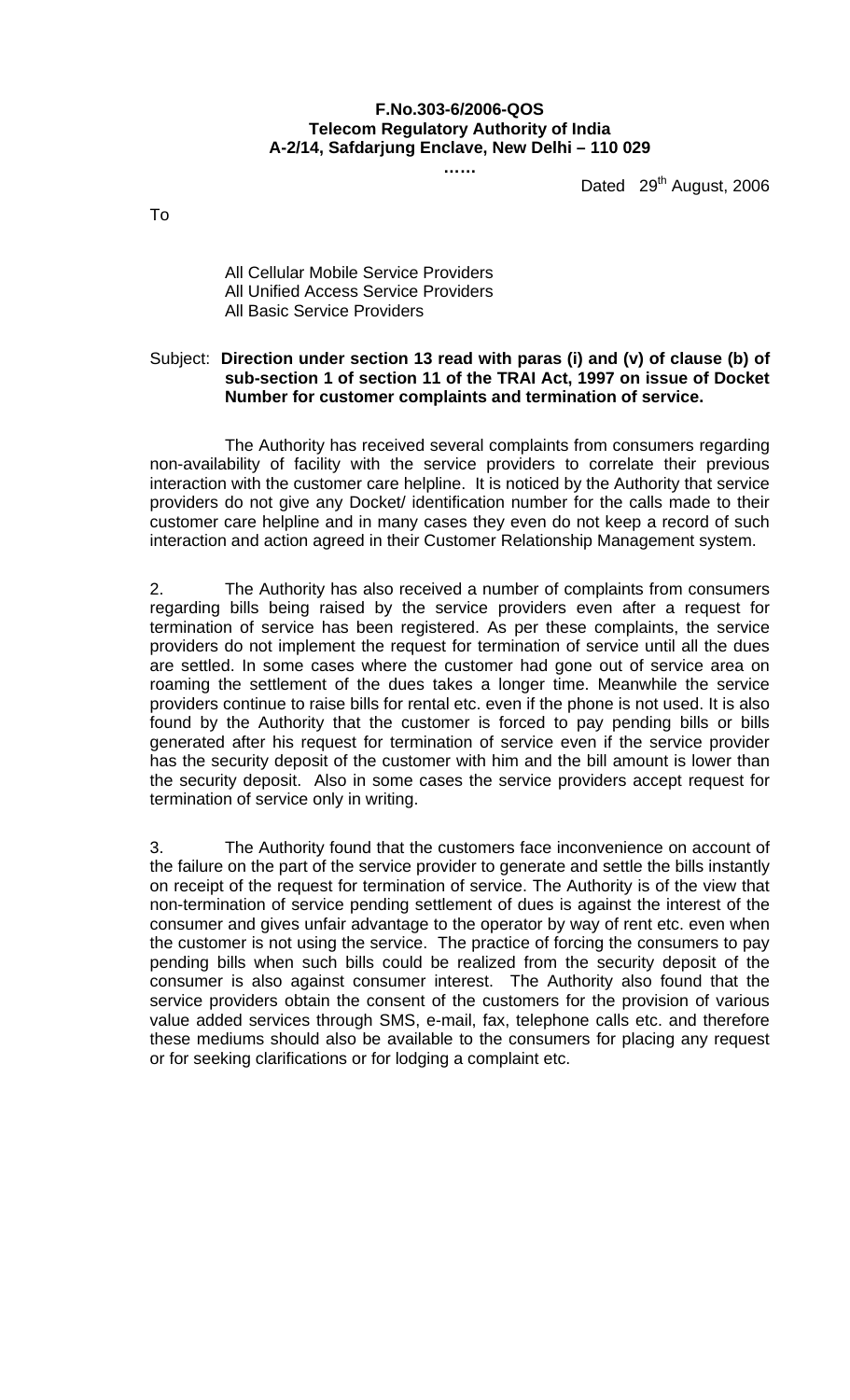4. The Authority further feels that easy identification of different service requests/clarifications/complaints made by the consumers through unique docket numbers would benefit both the consumers and the service providers in addressing the consumers' grievances smoothly and efficiently. The unique docket number would help in tracking such requests and any complaint on this account could be minimized. In this way it would also be possible to check as to how many calls have been made against a particular telephone. If the request is for value added services, the charges for which are of recurring nature, it can be acknowledged through SMS followed by entry in the next bill.

5. To address these issues the Authority contemplated to issue direction to all the service providers and held consultation with the stakeholders on the draft direction. In the draft direction the Authority informed the stakeholders that it proposes to issue a direction to all the service providers on the following viz; (i) to assign a unique docket number for all calls made to the customer care helpline numbers and special numbers for registering complaint and convey the same to the customer at the time of such call; (ii) to adjust the security deposit against any pending bills or outstanding dues at the time of request for termination of service; and (iii) to terminate the service within 24 hours of the receipt of a request for termination of service, which may be made through SMS, e-mail, fax, etc. The comments received from the stakeholders have been considered by the Authority.

6. The doubts were raised by the service provider on the issue of authentication of requests received through telephone calls, SMS and E-mail. The Authority is of the view that in this electronic age, telephone, E-mail, FAX, SMS are accepted media for communication and accepted media for conveying the consent of the customer for the value added services and therefore, it may not be proper to expect the customer to visit the office of the service provider and deliver the request in writing. Further, the service providers do not have offices in each and every town and locality. Even if a request is sent by post there could be a possibility of the letter being lost in transit. In these circumstances considerable grounds exist for allowing Telephone call, Fax, E-mail and SMS as a medium for sending requests for termination of services. At the same time the concern of the service provider regarding verification also need to be addressed. The Authority is, therefore, of the view that the requests sent through Telephone call, Fax, SMS, E-mail could be verified by calling back the customer or through SMS and the service providers need to be given time for the same.

7. On the issue of adjustment of security deposit against any pending bills or outstanding dues at the time of request for termination of service, the Authority noted that the service providers generally agree to adjust the dues of the customer against the security deposit, though they are apprehensive about the time period for refund of security deposit. The Authority is of the view that dues, if any, should be adjusted against the security deposit and the balance of the security deposit should be refunded within 60 days as stipulated in Authority's direction dated  $8<sup>th</sup>$  July, 2005. The Authority noticed that as of now the customers are being forced to pay bills after request for termination is made even though the bill amount may be lower than